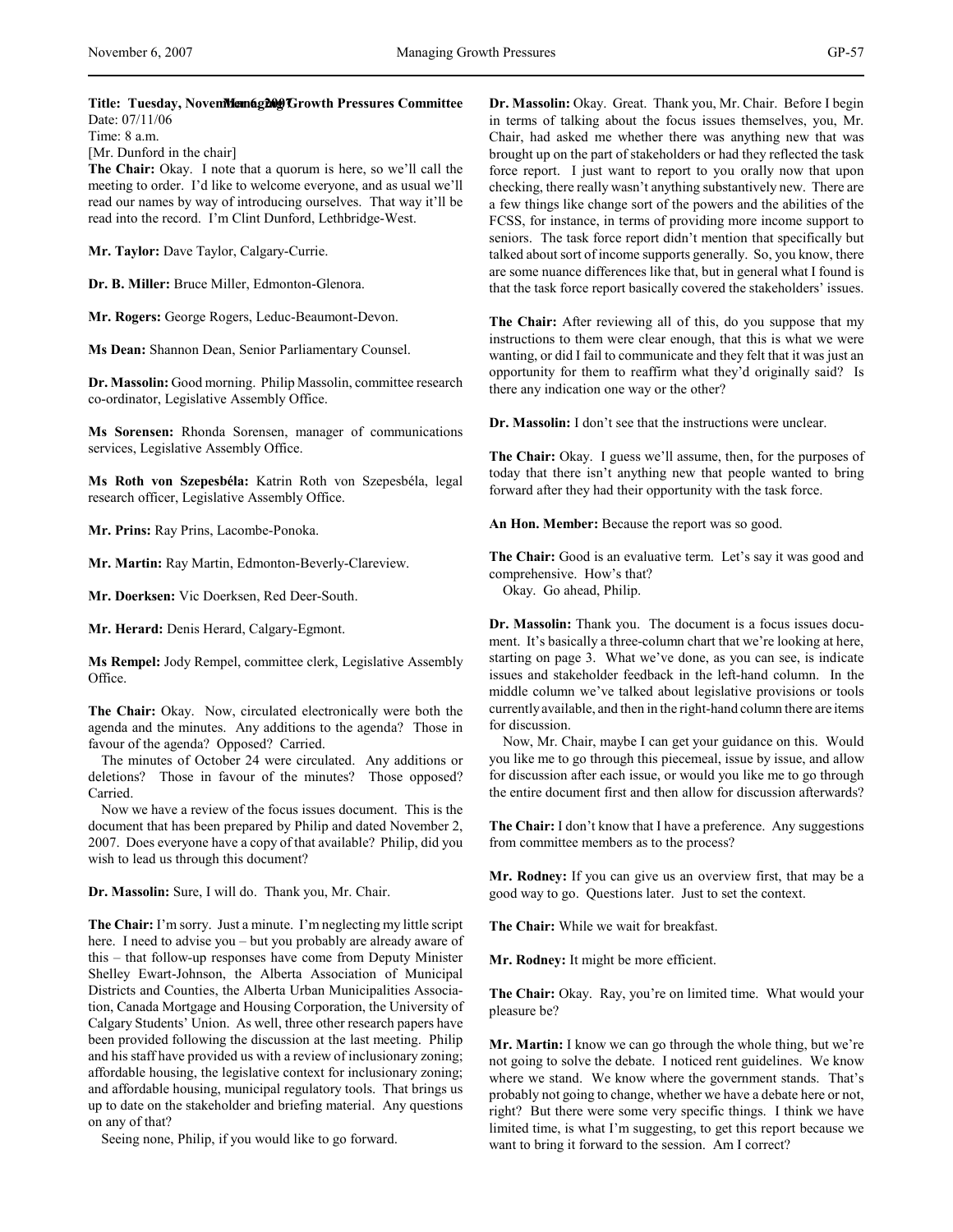**The Chair:** Right.

**Mr. Martin:** I thought the things that we might be able to take a good look at were whether the Municipal Government Act specifically hindered the ability of municipalities to bring in inclusionary zoning. That's something that we'd get our teeth in rather than going through the whole thing, and time for guidelines or not, we all know where that's going to go, right? So that would be my suggestion, that we look at where we can actually have some impact. I thought that's what we would attempt to do, deal with the act and see if there were some barriers there.

**The Chair:** Well, that would certainly be one that would be clearcut, and right now the act doesn't provide for it. It does happen to be number 1 on our list.

Dave, do you have a problem if we just tackle number 1?

**Mr. Rodney:** Number 1 is just fine with me, Chair.

**The Chair:** Okay. Philip, do you want to lead this, or do you want to sit back and watch?

**Dr. Massolin:** How about if I just go through some of the issues briefly, Mr. Chair, and then I'll turn it back to you. Is that all right?

# **The Chair:** Okay.

**Dr. Massolin:** Great. Inclusionary zoning. Yes, number 1 on the list. The basic issue, as everyone around the table understands, is this issue of voluntary or incentive-based as opposed to imposed or mandatory inclusionary zoning. You can see the stakeholder's own concern there in terms of if it's imposed or mandatory, their potential sort of legal ramifications. The city of Edmonton, in particular, brought that up.

Now, in terms of the MGA, the MGA gives the municipalities the ability to control zoning of land in general. It also allows for the municipalities to enter into voluntary agreements for the provision of affordable housing. The MGA permits municipalities to acquire and use land for their affordable housing projects; however, the MGA does not give municipalities explicit authority to require developers to provide affordable housing on the land that the municipality doesn't itself own. The other consideration here is this last bullet point: "the MGA does not give municipalities explicit authority to impose linkage fees."

I'll turn it back to you. The basic issue is whether or not the committee wants to recommend a policy of inclusionary zoning, and if so, what legislative changes might the committee recommend, Mr. Chair.

**The Chair:** Okay. We've started a speakers list. Victor Doerksen.

**Mr. Doerksen:** I just have a couple of questions, Philip, if I could, for clarification. Reading through some of the documents you provided, there seemed to be a difference between voluntary and mandatory. Is there a possibility that if you were to amend the MGA, you could include a voluntary component that's not there now versus mandatory? Is that an option?

*8:10*

**Dr. Massolin:** Well, I think it might be an option, and I'll maybe ask Katrin to supplement after I'm finished here because she did a lot of work on this. But I think that in terms of the voluntary inclusionary zoning, we're already there.

**Mr. Doerksen:** That was more my question, whether the voluntary part was there. I thought that it would be. I didn't know if we had to amend. Okay.

The second one was clarification on this linkage fee. I wasn't clear what "linkage fees" meant.

**Dr. Massolin:** Well, my understanding is that if it's an imposed situation or mandatory situation, there's the ability to get the developer to pay fees, basically to provide the housing itself, and those fees could be used in turn for other projects. That's my understanding.

Katrin, do you have anything further on that?

**Ms Roth von Szepesbéla:** Yeah. There are several types of linkage fees. Where one originated is that some of the people helping to create the development are also granted some of the housing at a lower rate, and then there are linkage fees that are paid into a trust fund that could be held by the municipality, the funds of which will then be used for the creation of affordable housing.

**Mr. Doerksen:** So a linkage fee is paid by whom? The developer or the people that buy the property?

**Ms Roth von Szepesbéla:** It is initially paid by the developer. No research has been done as to how much of that would be actually forwarded or asked of the purchasers if it is, in fact, condominiums. But the developer pays up front.

**Mr. Doerksen:** Okay. How is that different now? In our community the city I think has a levy that they put aside for when a community wants to develop their recreational area. So, obviously, there's a provision now under the MGA that allows them to do something similar. I'm lost as to: is that really restrictive in terms of the MGA?

**Ms Roth von Szepesbéla:** I suppose that someone has submitted or suggested that the MGA does not expressly permit linkage fees for the purpose of affordable housing.

**Mr. Doerksen:** Okay. Mr. Chair, I think I indicated at the last meeting already that I'm not a big proponent of the mandatory inclusionary zoning. I did read through the research papers that were provided to us, and it wasn't conclusive that they were necessarily effective. There were some positive parts to it, there were some negative parts to it, but nothing really overwhelmed me with evidence that it was actually effective.

The other observation I would make is that to date this committee has only heard from the representatives of municipalities. We have not heard from the developers. It would be really interesting to know what their particular view of the world is. It's probably too late to have them present and still get the report to the Legislature. But just for the record I'm not convinced yet that this is a direction that we want to go.

**The Chair:** Well, maybe we can help with that.

**Mr. Martin:** The task force and this group have said we have a crisis, and the crisis is still going on. With condo conversions we're actually falling behind in rental accommodation. When I see that most of the groups that are impacted – the municipal governments are asking for the ability to do this, and they would have to take the responsibility, you know, for doing it and making the case, and then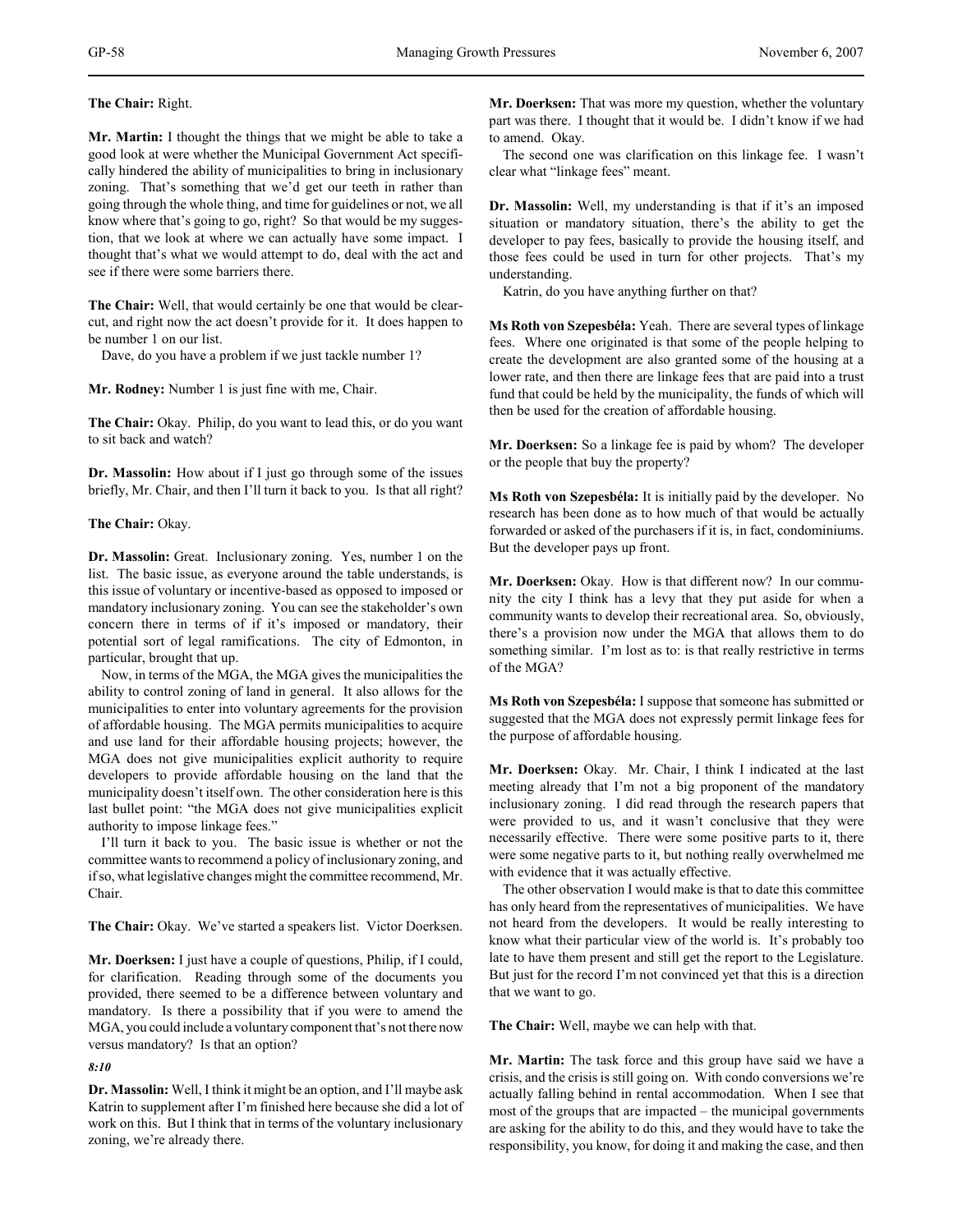it becomes a political decision that they make. I think we should give them the right to do that.

I would disagree. What we and the task force heard – and Bruce was there; Len's not here – is that people did feel that it worked in places like Vancouver and Toronto. It's not going to solve all the problems, but it seems to me that that's something, then, that the local governments can deal with with the developers themselves and try to work it out, but we should give them that right to do it. If this is an impediment – and they think it is  $-$  to actually bring on more affordable housing, I think this is one small part of the puzzle, and we should take a look at it. We're not saying they should do it or not. We're giving local governments the right to do it.

**The Chair:** Okay. Bruce.

**Dr. B. Miller:** Yeah. I think there's a middle ground here, rather than getting into debate between voluntary or imposed. I understand where you're coming from. I think I favour some sort of imposition, but I think there's a middle ground. You know, look at Edmonton's situation. The city council just approved requiring a developer to provide 5 per cent for affordable housing, and their legal experts say that if they have an overall plan that includes affordable housing, then they can go ahead and require of a developer the 5 per cent. The problem is that it's the development of the overall plan and then the application of it.

I think what Edmonton has suggested in their submission to us, the changes to the Municipal Government Act, seems to me to mean that there's just a reference to affordable housing in the Municipal Government Act, which isn't there right at the moment. For example, their first suggestion is that in the general jurisdiction clauses there be some reference to affordable housing, and then part 17, division 4, municipal development plans to specifically reference affordable housing, and then division 5 under Land Use that there be some reference to it in reference to land use or zoning bylaws. I think that's really helpful to municipalities.

I mean, their point is that they want an amendment to give more certainty to the opportunity for municipalities to exercise initiatives such as inclusionary zoning. That's not really imposition, I don't think. It's just allowing the municipalities to go ahead and set their own whatever it is, 5 per cent, 10 per cent, and not be threatened all the time, you know, with: well, it's not in the MGA; therefore, we're going to go after you. I mean, that's a line a developer might follow. I think there is a middle ground here that we could pursue.

**The Chair:** Okay. Dave Taylor, then George Rogers.

**Mr. Taylor:** Thank you, Mr. Chairman. I think one of the things that the province of Alberta has to do to show leadership in addressing the affordable housing crisis is to make changes to the legislation that we have on our books or sometimes pass new legislation. But primarily, first and foremost, we need to make changes to the legislation on our books already that either does or is perceived to get in the way of groups, communities, more junior levels of government, private-sector developers who wish to address the affordable housing issue and do something about it.

I think that we do need to amend the MGA to enable and empower municipalities to bring in inclusionary zoning. I would favour mandatory inclusionary zoning over voluntary because voluntary by its very nature could become very costly, could become very difficult to put into effect. There is evidence to suggest that in jurisdictions that have voluntary inclusionary zoning, the cost of the incentives that have to be offered to developers to keep them from taking illegal action is considerably more than when inclusionary zoning is mandated.

I would not for a moment dream of mandating inclusionary zoning without recommending in the strongest possible terms that incentives also be offered to offset the cost to the developer of solving a problem that the developer, after all, didn't cause in and of itself. There does need to be the involvement of things like density bonusing, fast-tracking on permitting, lower development fees, and those are things that perhaps we should talk about in a little more detail in this committee.

On this issue of the MGA not giving municipalities explicit authority to impose linkage fees – and I confess that I'm still not sure that I understand entirely what linkage fees are all about – I'm skeptical about doing that because to my way of thinking linkage fees, putting money into a pot to build future affordable housing if you're the developer, almost suggests to me that that's a way around including affordable housing or nonmarket units in your housing development. It almost sounds as though if we're going to give the authority for a municipality to impose linkage fees, what we're really saying is that it's okay for city hall to say to the developer: well, I'm sensing a little push back from you here on the inclusionary zoning issues, so rather than have you build 10 per cent of your units at below market or affordable housing rates, we'll just get you to put some money into a pot, and we'll put it in somebody else's back yard.

One of the things that came out to me as a positive in inclusionary zoning is that it does to an extent anyway tend to effectively address NIMBYism, and I think linkage fees, if I'm understanding it correctly – and again I say that I'm not sure that I am – might just undo that.

Thank you.

*8:20*

**The Chair:** George Rogers, and then Ray Prins.

**Mr. Rogers:** Thank you, Mr. Chairman. The current Municipal Government Act as it sits today is very much enabling. A lot of the discussions that we have at this table, frankly, I would suggest in many cases are unnecessary because the municipalities do have a lot of flexibility in terms of what they can negotiate with the development industry.

Now, the issue of linkage fees and the fact that the legislation does not allow for the linkage of funds to be socked away for affordable housing: frankly, I wouldn't want to see that change because the reality is it's not the job of business to build affordable housing. When I say affordable housing, it's in terms of social housing. Business is in the job of doing business, of making a profit. That's what our economy, what this province is based on.

The rules as they exist today allow the municipality to negotiate with the development industry. For example, if Edmonton requires 5 per cent affordable housing in a particular given development, the development industry is going to decide based on a business case whether or not that particular development that they're proposing, with those conditions from the city, will be viable, and if it's not, they won't build it. That's the nature of the business. I believe that there's a lot of flexibility, and the idea that we would create something that would force business just to put money into a pot to pay for something that I don't believe is their responsibility is certainly not something that I would support around this table.

We've talked about a number of things around this table; for example, secondary suites and so on. In many cases – I'm going to be blunt – we have to put the monkey back where it belongs, on the back of the municipalities to make those tough decisions, to make the decisions that are right for their communities.

The MGA does two things. It's enabling. It allows a variety of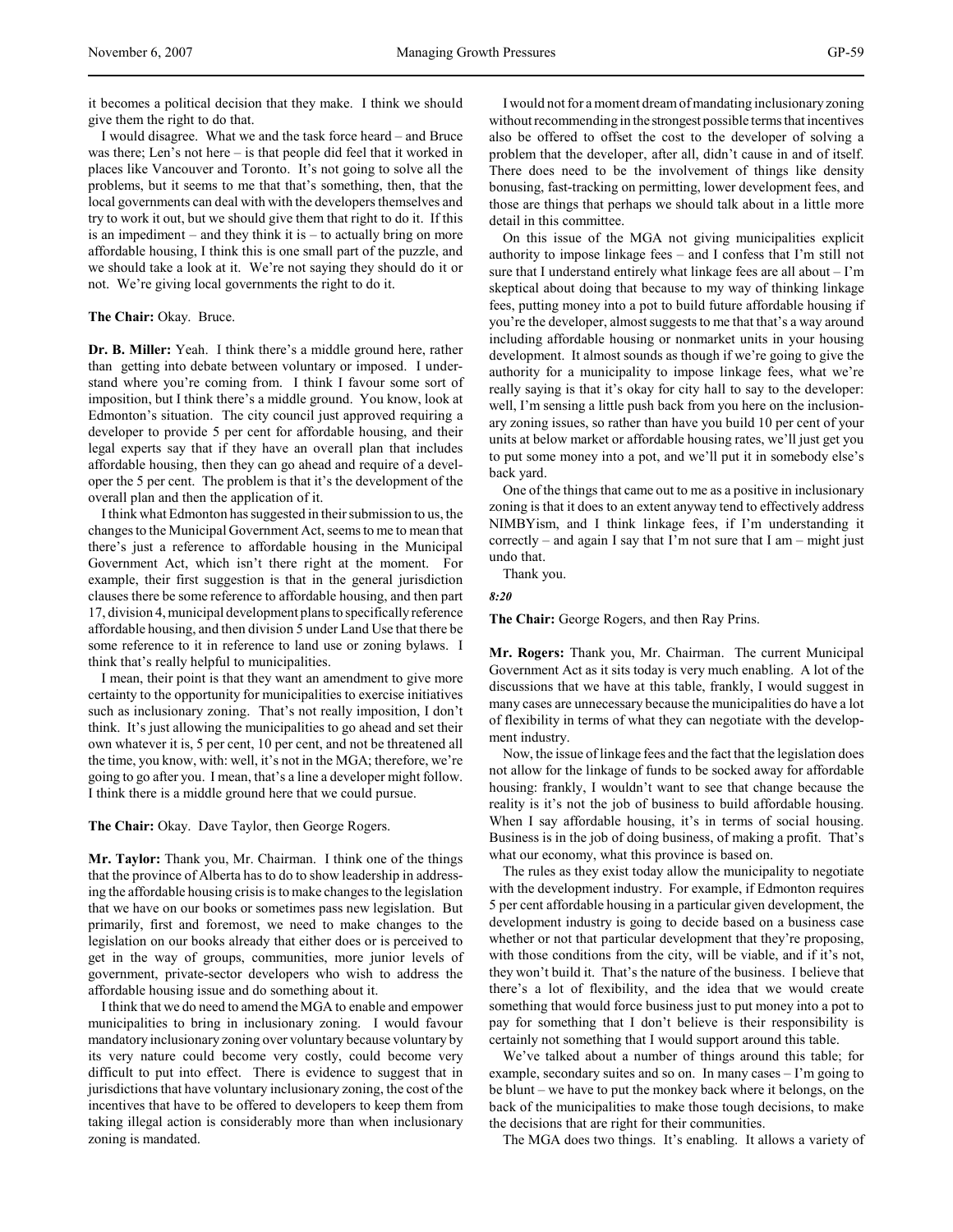different looks to communities, and it allows local decision-making, those councillors and mayors that are elected by the people to make the decisions on what their community should look like. I don't think that as a provincial government, unless we want to start running municipalities, we want to get into that kind of micromanaging. We may be able to improve the flexibility in the legislation, but I certainly wouldn't support putting in any more mandatory pieces that basically start to put a responsibility on the development industry. That's, frankly, not their responsibility.

**The Chair:** Okay. I've started a second list. Were you on, Dave?

**Mr. Rodney:** No, sir. Just Dave and Denis. Just helping you out, sir.

**The Chair:** Okay. Thank you. I can use all the help I can get. Ray Prins, and then Denis Herard.

**Mr. Prins:** Thank you, Mr. Chair. You know, George just about took the words out of my mouth.

What I believe is that affordable housing is not necessarily the responsibility of the last developer so that when some developer is now initiating a new development, it's not his responsibility to provide affordable housing. That responsibility belongs to the broader community, the entire municipality. If there are going to be any linkage fees or off-site levies or whatever you might want to call them, they should be on every residence, every house in the town.

I think if the MGA enables municipalities to do that, that would put the responsibility back on the entire community and not just on the last developer. Forcing a developer to build a percentage of lowcost or affordable housing actually just increases the cost on the balance of his development and increases the cost of housing for the 90 per cent that are not affordable, thereby pushing some of those residents possibly over the brink into a situation where they are now into affordable housing. I think that by mandating these types of things, you're not necessarily solving a problem; you're just creating other problems. I believe that the MGA is probably enabling enough at this point to give municipalities the right to dictate what kind of housing they want in communities, and I would like to leave it the way it is.

Thanks.

**The Chair:** Okay. Denis Herard, and then we'd be on to the second list with Bruce Miller.

**Mr. Herard:** Thank you, Mr. Chairman. I've been listening very intently to everybody's comments. It started out with a premise that we're in a crisis, and when you're in a crisis, then it's, you know, more compelling to act. But I'm not sure we are in a crisis. When I see municipalities – for example, the city of Calgary – sitting down with the apartment owners' association and coming up with a thousand suites for affordable housing under existing infrastructure, then I would say that that goes a long way from changing the definition of a crisis to something that is now manageable. Therefore, I'm not sure that making changes to the MGA that may be difficult for the industry to live with is the answer.

I'm a bit confused, as well, because the city of Edmonton seems to have taken the initiative, and they seem to according to their own legal beagles think that they're on solid ground, that if a development is initially defined prior to going out, you know, to tender and so on as a requirement of that particular requirement, then the industry goes in with their eyes wide open. It sounds to me like they

already have what they need to make this happen. All it really means is that they need to be able to define early enough specific projects that they want to have an inclusion of affordable housing, and the developers will either bid or not bid.

To me I'm not sure we have a problem we need to change, so I guess those would be my comments.

### **The Chair:** Bruce.

**Dr. B. Miller:** Thank you, Mr. Chairman. I thought the same way about Edmonton. But they are sticking by their submission to us about the need for more certainty, to have an MGA that really does help them with inclusionary zoning. I mean, the question has been raised about whether the MGA is enabling or not, but in terms of affordable housing you can't say it's enabling, because there's nothing in it about affordable housing at all. Really, I think that's the issue that Edmonton has raised, that they think there should be some referencing to affordable housing at different points just so that they feel that they can move ahead.

They actually recommended that the city of Edmonton work with the city of Calgary and work with the provincial government's administration to draft specific amendments to the MGA, so it's not a question of imposing anything from the provincial level on the municipal level. I don't see it that way. I think we need their cooperation and their involvement. I mean, I can see this committee taking that suggestion and saying: "Okay. We should move with that." What we want is something that really makes a difference but certainly doesn't, you know, tie the hands of municipalities or something draconian that is applied to them because they're the ones that have to work with the developers and get that affordable housing built.

I agree with the sentiment that we shouldn't impose anything. But I don't hear that that's what – they're not really worried about that. They want just to work with the provincial government to come up with something that improves the MGA and really makes it enabling in regard to affordable housing.

**The Chair:** Before I call the next participant, I have a question of Shannon. Regarding enabling in legislation it has always been my view that the difference between the British so-called system and the American system is that in the British system if it wasn't specifically prohibited, then there was a residual right that you could carry forward, whereas in the Napoleonic code or the American system you had to be given the specific right. Our members here are discussing whether or not the MGA as an enabling document would specifically have to state affordable housing. If it had to state affordable housing, wouldn't that be the American situation? Would not the fact that it's not stated give the municipality the right to use the enabling spirit of the MGA?

### *8:30*

**Ms Dean:** I think the broad powers that are spelled out in the MGA right now would allow for affordable housing in terms of what's going on in Edmonton and Calgary. As I understand it, the concern is simply that the city of Edmonton, for example, is facing some challenge from developers. They're taking issue with the fact that there's no explicit reference in the MGA to affordable housing, so they're questioning whether or not the city has the authority.

**The Chair:** The courts will decide that eventually.

**Ms Dean:** Yeah. But I don't share that view. As most of the members here know, the MGA is a very broad document, and it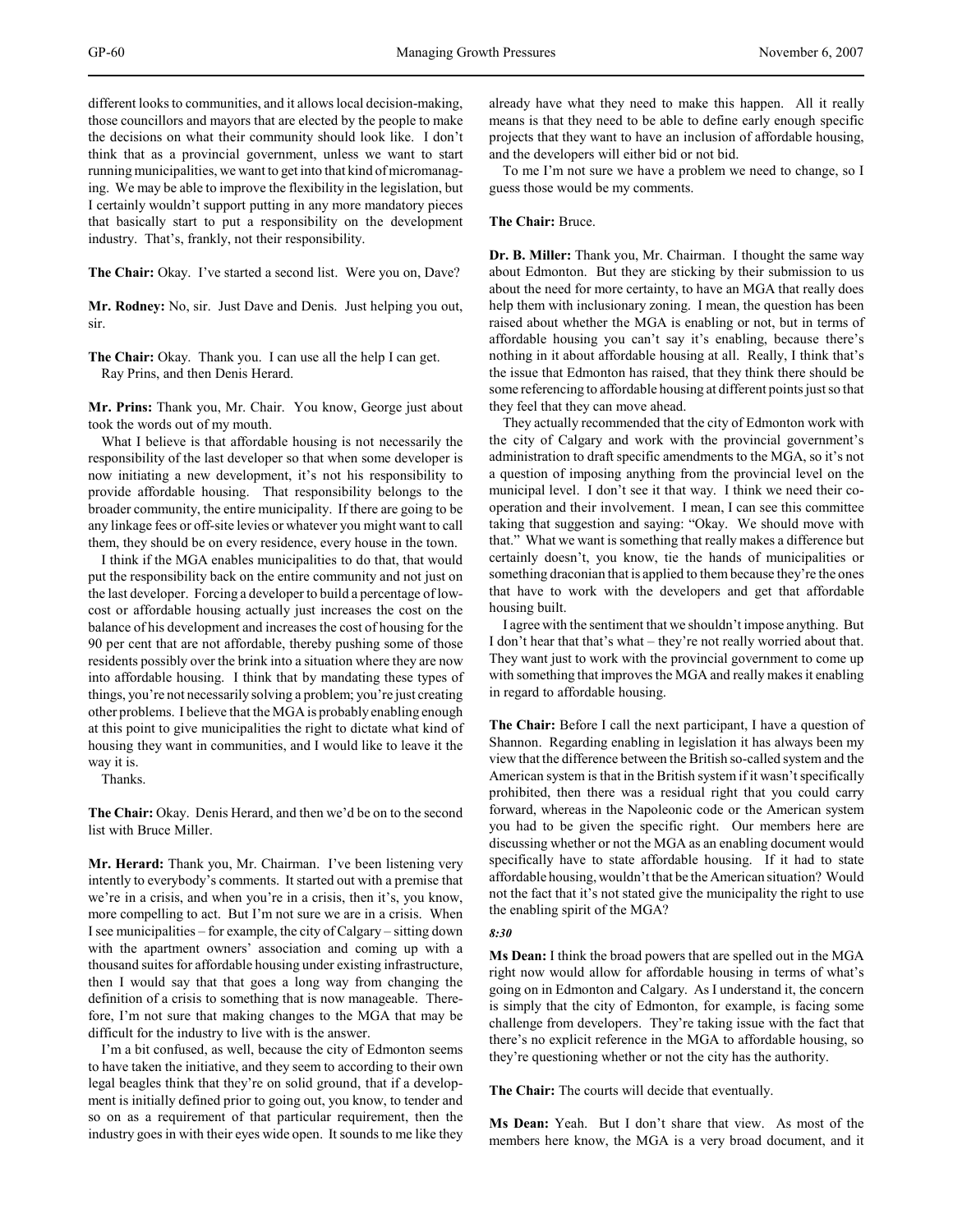downloads a lot of responsibility with respect to development and zoning, et cetera, to the municipalities. It's a matter of whether or not you want to go forward and recommend a specific reference to affordable housing in the MGA. In my view, it's not required.

#### **The Chair:** Okay. Thank you.

**Mr. Martin:** Well, it doesn't matter whether it's our view or not because the cities and the AUMA perceive that it is a problem. They've obviously run into it. It seems to me that rather than micromanaging – I think that's precisely what we're doing here. We have local governments that are asking for this to be included so that they can move ahead. It seems to me that they see this as a problem. We're micromanaging and saying: it's not a problem; do what you can. I think it would be better in their view – it becomes a political decision on their part, whether they want to do it or not, you know, to put 5 per cent or 10 per cent or whatever, as some of the other cities have. I think that it should be best dealt with at that level.

You know, whether it's a crisis or not, I would suggest that it is from the calls that I'm getting in my office. With condo conversions we're actually losing more rental units than we can build in the next three or four or five years. One of the reasons we have this committee called the Policy Field Committee on Managing Growth Pressures is because, obviously, I think, regardless of one's political stripe we see some problems. We decided in this committee that housing was one of them even after we'd had the task force. We're trying to say: are there some specific things that don't have to deal necessarily with ideology, you know, like rent guidelines or whatever, that we can do? These are specific things that we were asked to take a look at.

They, obviously, don't think that enabling legislation allows them to do it, for whatever reason. The fact is that if we include it in the MGA, it gives them the right to do it, and they can negotiate with the developers. You know, they're elected, the same as we are, to make those decisions. I would suggest that rather than us making that decision here, it would be much better to do it at the local level.

**The Chair:** Okay. Thank you.

**Mr. Taylor:** I support the arguments that Mr. Martin just made. You know, on the one hand, I'm all for giving more autonomy and more authority to urban areas. That's where well over 80 per cent of our people live now. I think decisions are best made closest to the people that they affect. So, yes, I would like it if the cities would go ahead and simply deal with the problem.

On the other hand, if we allow the cities or encourage the cities or wash our hands of the affordable housing crisis and say to the cities, "Here. You've got all the authority you want. It's not specifically written down, and under British parliamentary tradition we believe it doesn't specifically need to be written down in order for you to do it. You just go ahead, and don't worry about the confusion. Oh, and by the way, if the developer decides to sue you, you deal with that in court over the next three or four or five years or however long it takes to work its way through the court process," then I think we're doing the people who are struggling to find adequate, affordable, available housing in the province of Alberta a real disservice.

We do not want to do anything, I believe, at this level, in this committee, that merely results in long, involved court action because that doesn't get housing built. That doesn't get people digging basements and swinging hammers. It doesn't get people into homes, and everybody needs a home.

Now, what we're talking about here, it seems to me, is an amendment to the Municipal Government Act that specifically references affordable housing, that specifically empowers municipalities to use the tool of inclusionary zoning, setting their own percentage targets and their own timelines – 20 years, life of the building, whatever it is – that says that the provincial government is supporting and backstopping the municipalities in their own efforts, which we, after all, are encouraging, to solve their own local affordable housing crisis. It just makes sense to me. I don't know why we wouldn't do it.

The notion was referenced earlier that we, you know, somehow have to put the monkey back on the backs of the municipalities, and the implication there was that we have to get the municipalities to do their job. How do we get the municipalities to do what we see as their job if we refuse to define what that job is? You can't have it both ways at the same time. I think that what we can do without infringing upon the rights and the responsibilities of municipalities is make this legislative change or recommend that this legislative change be made to support municipalities in the efforts that they're already undertaking to solve the housing crisis that they have in their own backyards.

**The Chair:** Okay. That is the list that I have. I want to make sure everybody gets heard from. Dave Rodney.

**Mr. Rodney:** No. If I had different comments, I certainly would bring them forward, but I believe that they've been taken care of. In the interest of carrying on, I'd prefer that you get on with the agenda.

**The Chair:** Victor, then Bruce.

**Mr. Doerksen:** Bruce can go first. He was up first.

**Dr. B. Miller:** Okay. I just wanted to respond, Mr. Chairman, to your point about including a list of things in the act.

**The Chair:** Well, I didn't make a point. I was just getting some clarification on behalf of the committee.

**Dr. B. Miller:** Well, looking at the MGA and just the section on municipal development plans, there are all kinds of things already listed there. There are two sections: a municipal development plan "must address" a number of items and then "may address" other items. I mean, if you don't like the imposition, they might put the affordable housing under "may address" rather than "must address." But that's the kind of micromanaging that I think we don't want to get into here. I would prefer just to recommend that further work be done by the provincial government administration in conjunction with the cities of Calgary and Edmonton to come up with something. I think that affordable housing could easily be included in the list.

**Mr. Doerksen:** I just want to make a comment. If we go back – it's a short history, but it's been six months. We had a task force report, right? They made a number of recommendations. Some were accepted; some weren't. But there was a lot of money, in particular, that went to municipalities from the last budget and going forward in terms of promises: up to \$1.4 billion to municipalities to help them with some of their issues and also some affordable housing money. I'd be hard-pressed to say that we've actually seen the full effect of what that is going to accomplish, and I think the market has changed already in those six months.

I think we have given municipalities a lot of tools with respect to funding, in particular. There are some initiatives across this province already where municipalities don't phone and don't talk to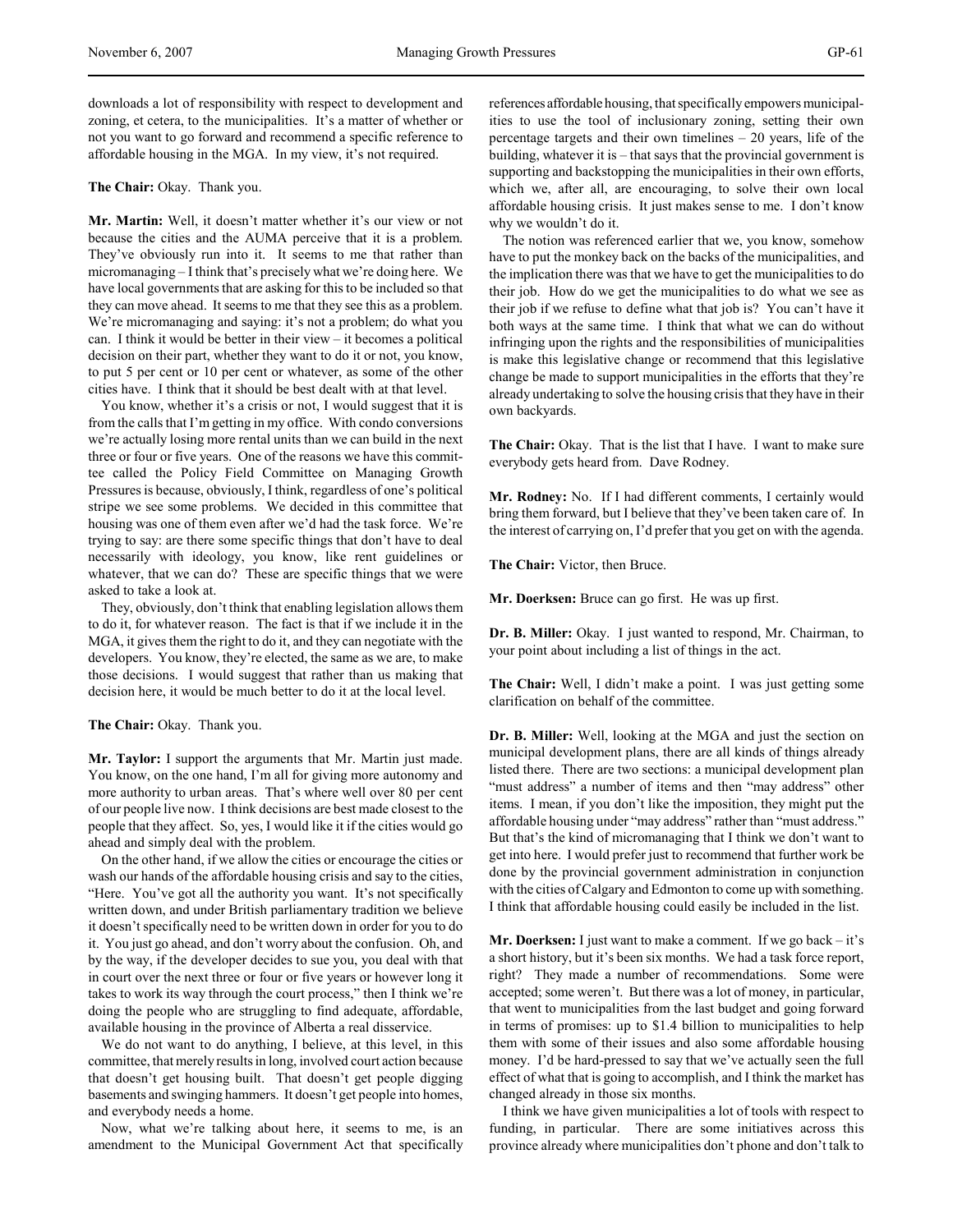the provincial government and say: should we do this, or can we do this? They just do it, and that's what we frankly expect them to do.

So I think that they have the tools currently to do the job, and my challenge to them is: go do the job you were elected to do.

**The Chair:** All right. Well, what we could do now as a committee to deal with this, I might suggest, is that we could call the question on the inclusionary zoning, which by definition would be the mandatory. If that passes, then, of course, we have the recommendation. If it is defeated, we could call a second vote on your "may" versus "must." If that passes, then we have the recommendation. If it's not passed, then I guess we have the situation where there'll be no recommendation on that. Does that sound like a way . . . Okay. I've got a hand up here from staff.

### *8:40*

**Ms Roth von Szepesbéla:** Thank you. If I could offer some assistance in the discussion between mandatory and voluntary. Yes, this committee can make recommendations with respect to amending the MGA and, as this gentleman put it, either empower or enable municipalities more specifically or mandate that municipalities deal with affordable housing. But there's a second level of mandatory versus inclusionary zoning at the municipal level, which deals with: to what extent can municipalities deal with inclusionary zoning? Can they enter into voluntary agreements as the act currently reads? Or can they require that developers provide affordable housing or require funds in lieu of affordable housing?

**The Chair:** Thank you for clearing that up and making it more difficult to deal with.

I see Ray's hand.

**Mr. Prins:** I just have a quick question. We're talking about amending the MGA, or changing the MGA. A lot of these issues that lack clarity, can they be dealt with by regulations rather than amending the MGA? Like, do we have to open up the act to accomplish this little bit of tweaking that we want to do on some of the wording, or can we actually do that by amending some of the regulations? Who might know?

**Ms Dean:** I can't say that we've looked at that specific question, but my understanding of the MGA is that it would be appropriate to fit it in those sections flagged in the city of Edmonton section submission.

If I can just link to what you were saying, Mr. Chairman, with respect to the stages of decisions that you're putting before the committee, the first question would be whether the committee recommends an amendment that would require municipalities to impose inclusionary zoning. Then depending on how that falls out, the second question would be whether the committee would recommend that the MGA just expressly reference affordable housing as something that a municipality may require as opposed to must.

**The Chair:** That's my understanding of how the discussion rolled over, but with the clarification that we've had, I'm not sure that both those questions handle the issue. Are you suggesting a different process?

**Ms Roth von Szepesbéla:** I'm just suggesting for the committee to decide whether the current municipality act is sufficiently enabling for municipalities to deal with affordable housing in a manner that is voluntary in terms of entering into agreements with the developers rather than forcing them. Some submissions, as I understand them, are a request of this committee to make recommendation to enable municipalities to require developers to either provide affordable housing or perhaps payment in lieu of affordable housing.

My understanding of the ministry's submission is that the MGA as it currently reads does not enable municipalities to require developers to either provide funding for municipal housing or municipal housing. What the act does is enable municipalities to enter into agreements with developers. Even though it's not specifically listed – it being affordable housing – in the Municipal Government Act, for example, the town of Canmore is already implementing some of those agreements, and from what I understand from the discussion this morning, so are Calgary and Edmonton.

**The Chair:** Okay. If we had three questions and the first question to the committee was, "Are we recommending that municipalities make it mandatory?" that would handle the first one. If that is defeated, then we would go to whether or not we provide them the opportunity to make it mandatory, the municipalities themselves instead of the province. If that doesn't pass, then we'd go to the third one. That would be the Miller compromise, instead of "must" use "may."

**Mr. Martin:** I don't think we've ever said to make it mandatory from our perspective.

**The Chair:** I know, but she's raised an excellent point here, that if we're going to tread into this territory, do we not need to be comprehensive when we do that?

**Mr. Taylor:** Mr. Chairman, if I understood it correctly, I think what she's saying is that we have a situation that exists now, and the town of Canmore example is demonstrative of this. This is what the MGA currently allows.

You've suggested two questions. A question on requiring every municipality to bring in mandatory inclusionary zoning: that's question 1. Question 2, if that one doesn't pass, empowers municipalities to bring in mandatory inclusionary zoning if they wish. If that one were to be defeated, we'd be back to the situation that we're dealing with now, which is that you could pursue the Canmore model; you could pursue voluntary agreements. We wouldn't be in a different place, if the first two motions were defeated, than we are right now. I suppose we could then say that we had specifically recommended the status quo. So the third option, if we defeat the first two questions that you've suggested, would be the status quo.

**The Chair:** We would be back to the existing MGA, and then it would be a residual right question. What Mr. Miller has suggested is that even though we recognize the residual right, we put it in the MGA so that it's there along with a list of others. That way I think we've accommodated every position that I've heard this morning from every member. That's all I'm looking for, that for each member that has a position, we have a vote on that, assuming there aren't 11 positions. But those are three that seemed to come out of the discussion.

Is that a way to proceed?

**Mr. Taylor:** I don't see any disagreement from counsel.

### **The Chair:** Okay.

All right. Then the first question, where the province imposes the mandatory situation. Those in favour? Opposed? Okay. Defeated.

The second position. Who has got the ...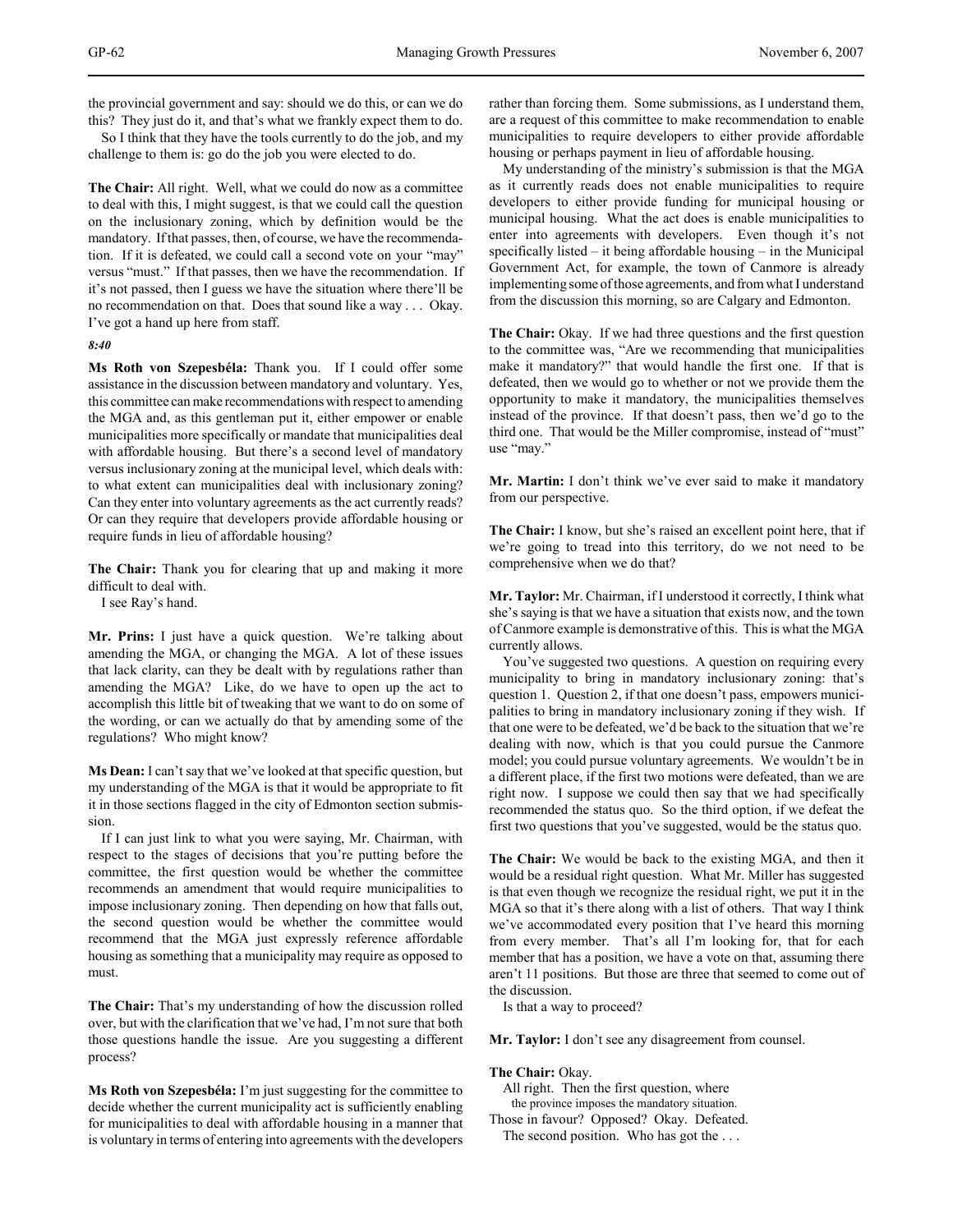**Mr. Rogers:** That the province would expressly allow the municipalities to require.

**The Chair:** Right. That's the issue. Okay.

**Ms Dean:** May I offer this suggestion?

**The Chair:** Sure.

**Ms Dean:** Perhaps the motion can be something to the effect that the committee recommend that

the MGA be amended with respect to municipal development plans to expressly allow for municipalities to impose inclusionary zoning.

**The Chair:** Okay. I didn't call for a motion for that first position. Maybe we'd better call for a motion. [interjections] All right. We understand what the position is.

**Mr. Doerksen:** One second. I want clarification on this amendment if I might. If you were to put that into the MGA, would that now mean that you would have to specify every single thing a municipality could do? By being more specific, suddenly instead of actually making it broader, you make it tighter.

**Ms Dean:** I'm just looking at the MGA right now, the section governing municipal development plans. Under the discretionary provision, which is what we're dealing with here, the subject matters that are dealt with there include such things as environmental matters, financial resources, economic development. There's a basket clause: "any other matter relating to the physical, social or economic development of the municipality." What I perceive to be what you're entertaining as a motion is putting express reference to affordable housing or inclusionary zoning in this particular provision.

*8:50*

**Mr. Doerksen:** That helps. But right now – and I'm very familiar with it because I'm on their board – the Red Deer Hospice Society went ahead and got land in a residential area and built a hospice. It didn't have to come to the province and ask for permission to do it. It doesn't say in the MGA that you can build a hospice. They just built a hospice.

**Ms Dean:** I would say that's what the basket clause does in that particular provision, and I would also say that the basket clause is probably the authority right now under which you can proceed in this area.

**Mr. Doerksen:** Well, that's my view. Okay.

**Mr. Prins:** My question is: if this next motion fails, what is the third motion?

**The Chair:** The third motion is just that we add affordable housing to a list of mays that a municipality can do.

**Mr. Prins:** Which also means that you're asking for an amendment to the MGA.

**Ms Dean:** Mr. Chairman, I'm sorry. Again, I'm not quite clear on the third motion.

**The Chair:** Well, I'm trying to get Bruce Miller's . . .

**Mr. Prins:** I think the next motion, then, the one that we want to vote on now, would include Bruce's suggestion.

**The Chair:** Would it? Okay.

**Mr. Prins:** The third motion would be that there's no change at all, the status quo.

**Mr. Martin**: We don't need a motion for that.

**Mr. Prins:** Yeah, we don't need a motion for that.

**The Chair:** All right. Then there is only one more vote to be called.

**Ms Dean:** We've got to move this one.

**The Chair:** Oh, we need to move this one. All right. Okay; moved by Bruce Miller. Any further discussion on the motion? Hearing none, I'll call the question. Those in favour of the motion? Those opposed? Defeated.

**Mr. Herard:** Just as a point of order, a very small point. When you started the meeting and you accepted the agenda and the minutes, you did not have any motions on the floor by anyone, so I think you should probably redo that so that the minutes will reflect proper motions for adopting the agenda and the minutes. Your question was, "Does everybody agree with the minutes?" but you didn't have someone move it.

**The Chair:** Oh, really? On approval of the minutes?

**Mr. Herard:** And the agenda. You just forgot to do it.

**The Chair:** Did I do that again? Why are you guys letting me get away with this?

**Mr. Herard:** We're not.

**The Chair:** Obviously, you're not.

**Mr. Martin:** And then some of us didn't care.

#### **The Chair:** Yeah.

Well, let's revert quickly. I need a mover for approval of the agenda.

**Mr. Rogers:** So moved, Mr. Chairman.

**The Chair:** All in favour? Opposed? Carried.

Approval of the minutes. I need a motion. Ray Prins. All in favour? Opposed? Carried.

**Mr. Rogers:** Mr. Chairman, if I may, while we're clearing up the technicalities, I don't believe the first question that we called was moved by anyone. Unless the staff can correct me, it wasn't moved by anyone. Again, if someone for the record might want to move that first motion.

**Mr. Martin:** That's defeated.

**Mr. Rogers:** Oh, well. But for the record it was dealt with, so again if we're trying to tidy things up, Mr. Chairman. Just offering to help.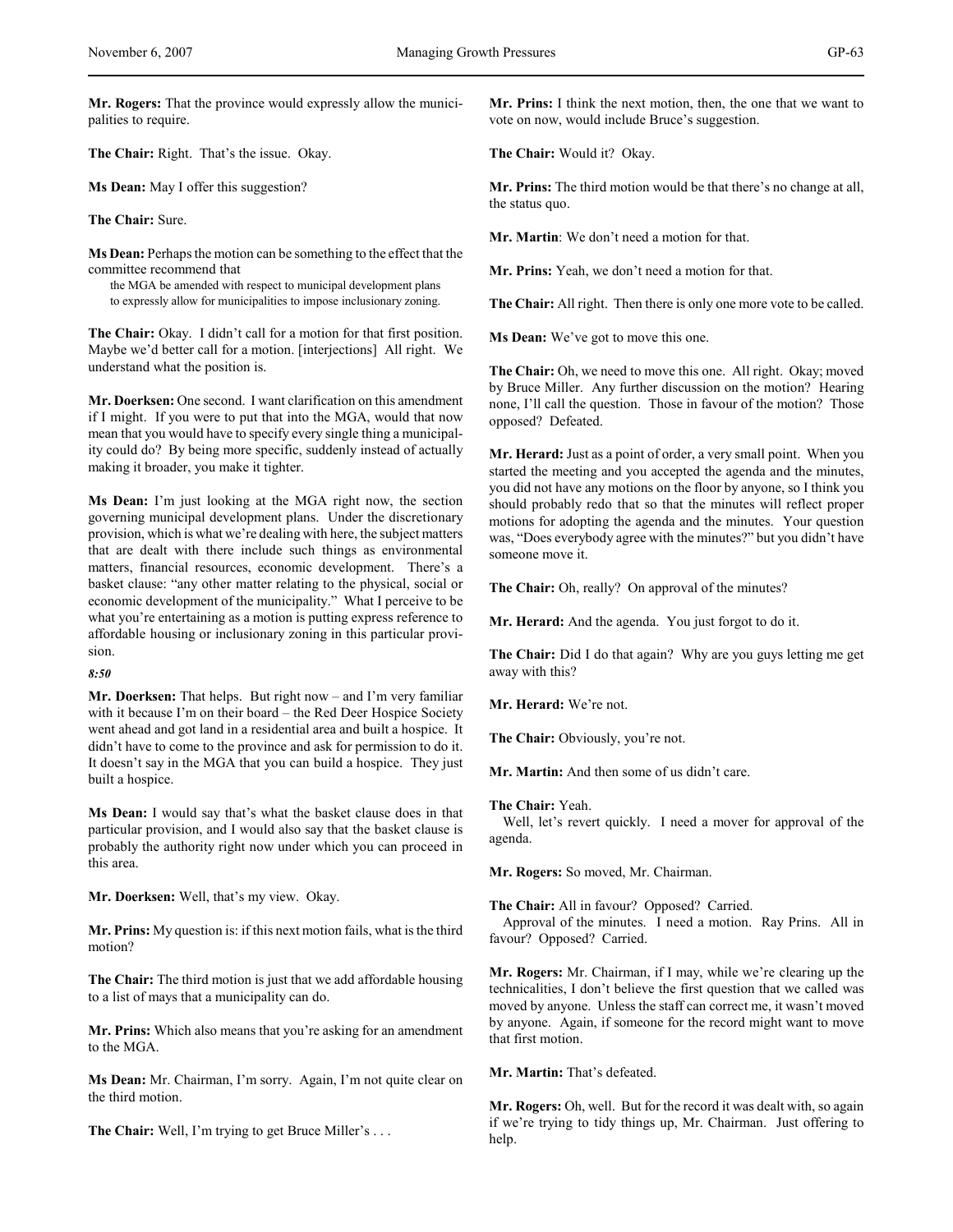**The Chair:** Okay. Ray Martin moved the defeated motion.

**Mr. Martin:** I'm used to that in the Legislature.

I have to leave. Just to get some idea, we're going till 9:30, and where are we going? Right into secondary suites?

**The Chair:** Yeah. We'll move through them individually. Did you want to leave a proxy with the chair?

**Mr. Martin:** Sure. Can I trust you?

**The Chair:** Yes, you can.

**Mr. Martin:** Well, with secondary suites I think it's not a problem. I think people know what I feel about density bonuses because I think it ties into inclusionary zoning. I really want to talk about condo conversions, though.

**The Chair:** Okay. That's 1.6. In the interests of the membership why don't we move to 1.6? Do you want to be first speaker?

**Mr. Martin:** I think I know the answer to it.

**The Chair:** Well, let's get you on record.

**Mr. Martin:** To come back to whether we're in a crisis or not, I know the figures in the city of Edmonton. We'll get updated figures. We actually lost roughly 4,100 to the end of May to condo conversions. These are the city of Edmonton's figures. In the meantime we're building, with the announcement from the provincial government, 3,800 suites, but that's over three years. So we can't keep up. We're losing.

With the condo conversions there are so many loopholes that they continue sort of unabated. In an ideal world we wouldn't need to worry about this, but we do. We just can't keep up with the pace of development. Again, I think we have to do something about condo conversions. One day it's an apartment, you know, maybe not that great an apartment, and the next day it's a condo. There are so many ways to get around it. Bill 34, trust me, does not solve the problems. They're going on all the time, and we hear about them all the time. I again think that we should have, as the last debate, a legislative amendment that would allow the municipalities to at least put a moratorium on or do something about it.

I know it's going on in Calgary. There have been a number of studies. I don't have the figures, the same as I do in Edmonton. Even if we're doing some good things with affordable housing and we're trying to bring it on, that takes time, two or three years. In the meantime we're losing thousands of rental spaces, and that's adding to the homeless problem. Since we had our report, the task force – now Capital housing has 500 more people there.

In both cities and Fort McMurray and all the rest of it homelessness is growing immensely. It's not going down for the spring. Contrary to whether it's a crisis or not – at that level it is – we need something in a temporary way to deal with condo conversions or at least have the municipalities deal with it. It's the same sort of argument that we used with inclusionary zoning. Well, you deal with that now. That's my thought about it, that this is a crisis as far as I'm concerned, and if we're dealing with growth pressures, surely in this committee we have to say that the status quo is not working, especially in these areas. It's just not working.

I apologize, but I mentioned before that I had to be at a meeting at 9.

**The Chair:** Yeah.

**Mr. Taylor:** I think that on the issue of condominium conversions the sensible way to go is to tie it to rental vacancy rates, and if the vacancy rate in a municipality falls below, say, 2 per cent – at least that would be my suggested starting point for determining what the vacancy rate should be – then a moratorium on condo conversions takes effect until the rental vacancy rate goes back up above whatever that target level turns out to be.

**The Chair:** Okay. Denis Herard.

**Mr. Herard:** Thank you. I think part of the problem with this particular subject is that we're dealing with anecdotal information. We have, you know, a member who just recently suggested that we're losing the race with respect to new apartments versus condo conversions. Anecdotally I can say that I was driving to Edmonton not that long ago, and I heard a news item that said that there were 1,200 new apartments approved, you know, buildings that were in fact going into the ground that particular day. Anecdotally I don't know where we're at with it, and I don't think that the role of this committee is to direct changes when we don't have both sides of the coin to look at. So I'm really at a loss to want to do anything in this particular area because we're not the experts. I guess that's my point.

#### *9:00*

**Dr. B. Miller:** This is a very complex issue. I'm just skimming through the submission that the staff have provided. I really compliment the staff for their work. This is the November 5 document, Affordable Housing: Regulatory Tools Available to Municipalities. There are a couple of pages that review the Condominium Property Act, and there are various ways in which there really isn't very much that's in the act that imposes anything as far as condominium conversion, if I'm understanding this correctly. It would be nice if somebody could sort of run through this. I kind of agree with Denis that, you know, rather than look at it from an anecdotal point of view, we need to pay special attention to the actual Condominium Property Act, which I haven't really been able to review. I was focusing on the MGA, so this is kind of new for me.

**The Chair:** Philip, do you have any comments you'd like to make?

**Dr. Massolin:** Well, just briefly, and then I'll turn it over to Katrin, who did the work on the Condominium Property Act. It certainly appears that municipalities currently do not have jurisdiction to impose restrictions or qualifications in terms of the use of condominium units, but Katrin will supplement that.

**Ms Roth von Szepesbéla:** Yeah, that is correct. Currently the Condominium Property Act is quasi silent on municipal powers when it comes to affordable housing. There's no mention in it. I answered that question because it was raised by one of the members here. The question is: is this something that needs to be addressed in the Condominium Property Act, or is it something that needs to be addressed in the MGA or the Residential Tenancies Act?

The one part in the Condominium Property Act where there's reference to municipalities is that they issue or direct the issue of a certificate if there's a condominium unit development or conversion. However, one of the loopholes, as I understand them, is that if the building at any time has received the initial development permit at the time that the building was built or put to purpose and there was a certificate issued at the time that permitted condo conversions, the municipalities currently do not have the power to refuse the issue of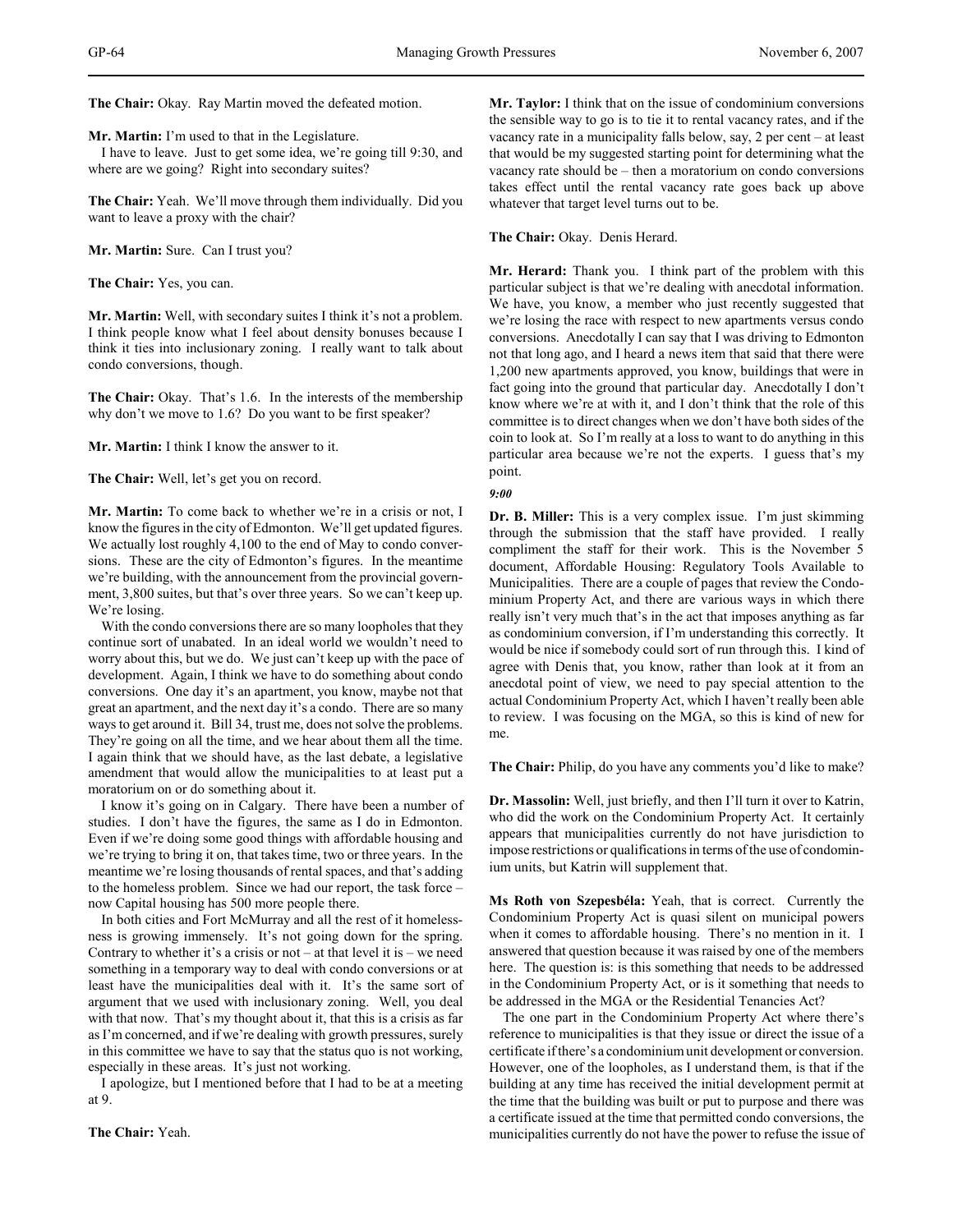that certificate, but the act as it presently reads states that the municipalities shall direct the issue of a certificate. So there's no power for the municipality to say: "Whoa. We don't want to issue that certificate at this time because you're converting rental property into condominiums, and we can't do that at this time."

**Mr. Rogers:** Mr. Chairman, maybe just to follow up on that point, what tends to happen is that buildings are developed initially and the approval that they receive is for a condominium, but they're never used as condominiums. They are treated as rental property for many years, and then when the market conditions are attractive or what have you, they are sold off as individual units. What we've just heard is that while a particular building may be perceived to be going through a condo conversion, the reality is that it was always, from day one, a condo; it was just never treated as such. Hence, what is considered by, certainly, anyone looking at it as a loss of rental accommodation is that that building is undergoing a conversion when, in fact, it's just being put to the use that it was originally approved for because there's nothing that says you can't rent a condominium.

A number of members around this table own condominium units in this city. There's nothing other than the bylaws of that condo project that would prohibit you renting those suites. So potentially all of the suites in a given condominium project could be rented, particularly if the control of the board is large enough that that would be allowable. That's the distinction there.

**The Chair:** All right. Any further speakers on this?

Now, what is the wish of the committee? We really directed ourselves to kind of look at, I guess, legislation that might be impediments, but we tended to focus on the MGA. Is this something we want to bring into our report? I'm seeking direction here as to how we might deal with this.

**Dr. B. Miller:** Well, Mr. Chairman, I don't know. Maybe George could clarify this. The issue, it seems to me from the documentation that has been provided, is that the Condominium Property Act does not allow municipalities to impose any conditions on a condominium development plan, so it can't prevent or delay condo conversion. This is the conclusion of the staff. I'm not sure. I have difficulties with that.

**The Chair:** What I heard was that it was meant to be a condo right from the get-go in the original development, and all that happened was that now the future has unfolded the way the future was to unfold.

**Dr. B. Miller:** Okay. That doesn't apply to Monarch Place, does it? That's a different kind of situation altogether. I'm more concerned about that kind of thing. You know, there's a commitment to have a certain kind of affordable housing, and then it was changed.

**The Chair:** Okay. We have Dave and then Victor. Do you have a comment?

**Mr. Taylor:** Let Victor go first.

**Mr. Doerksen:** Yes. I'd just like to clarify on Monarch Place. It's a little different scenario, the issues there, than strictly taking an apartment and converting it to a condo. The issue with Monarch Place, of course, was that it was designated as affordable housing and that there was money put in by the government of Alberta to allow that to happen. Even though there was a clause in place that

said, "If you are to convert this to a market-base rent, you have to repay that money," which in fact they're going to do, the issue that we had in our city with that was that the original intent of that was for it to be an affordable housing unit and to stay an affordable housing unit. Then they were able to find a way around it. That was what really caused the angst in our community, and rightly so. It should have.

It's a slightly different problem I think than the one we're talking about today. I would think that for any units that we now have, their legal parameters in the agreement when they're signing these affordable housing grants have been changed to make sure that doesn't happen again. At least, I trust that's the case.

**Mr. Taylor:** On the issue of converting rental units to condominiums, though, Mr. Rogers may very well be right about some buildings that were originally built as condominiums, and over the years or perhaps even decades most, in some cases maybe even all, of the units in that building have been rented out by the condo unit owners to tenants. I don't think that he meant to imply – at least, I hope he didn't – that every single rental unit in the city of Calgary over the last year that has been converted to a condominium actually was a condominium to start out with. Certainly, some of them were built before anybody had contemplated the concept of a condominium.

There's a legitimate point there in terms of buildings that were always intended to be condominiums, but let's not confuse that with old rental stock. There's tremendous profit potential right now in buying them up for, you know, a fairly comparatively low price, in some cases doing not much more than a lipstick job worth of renovations on, and then turning around and selling them as, again comparatively to the general market, lower end priced condominiums. It doesn't change the fact that we are losing rental housing stock at a time when it's in short supply to begin with, and we need to build more. That's the rationale behind a temporary moratorium – well, I guess any moratorium is temporary – on condominium conversions. We do need to deal with the issue that people are having a heck of a time keeping a roof over their head in many, many locations in the province of Alberta and not just shuffle it off as saying that this is somebody else's responsibility.

#### *9:10*

**The Chair:** I hear what you're saying, but we're clearly operating in a bit of a vacuum here because we have not had representations made on this. In trying to accommodate a member that had to leave early, we've really opened up a can of worms here.

**Mr. Taylor:** Mr. Chairman, if I may, then. Can we postpone discussion of this until our next meeting, on the 20th?

**The Chair:** Yes, I think we're going to have to and in the interim decide whether or not we want to deal with this or, you know, in the report itself say, "Look, this is an issue that came up during the discussions, and we choose to continue to look at it," or something like that. But we'll give ourselves between now and the next meeting to decide that. Is that fair enough with everybody?

### **Mr. Taylor:** Agreed.

**Mr. Doerksen:** If I could ask our research group, because they're so accommodating and wonderful, to actually examine the change to the legislation we made in the spring to find out what the loopholes, if there are any, might be that people are getting around.

**The Chair:** Yeah, let's start there, I think. Would that be fair with everybody?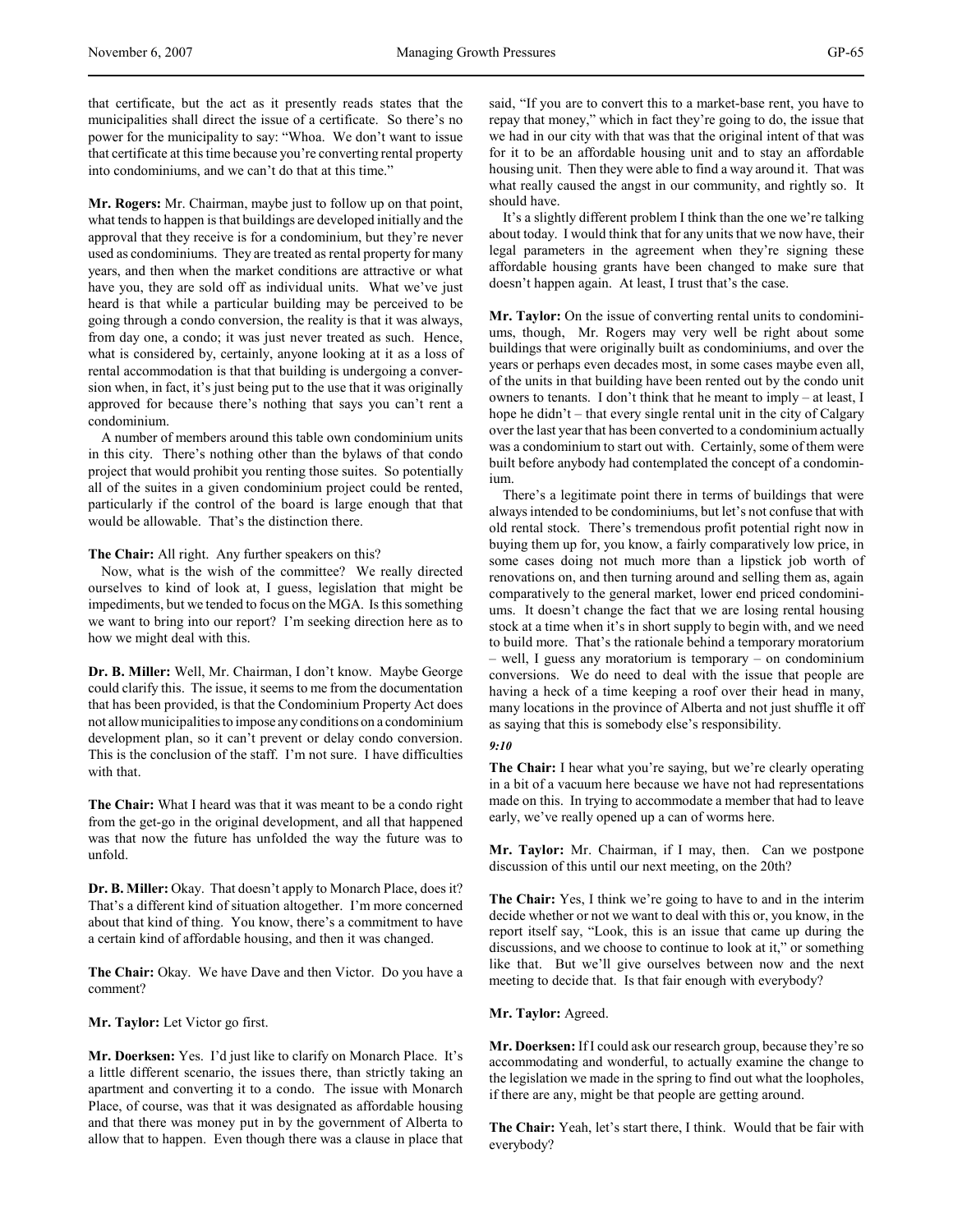All right. Now, we've got about 18 minutes here. Let's go back to secondary suites. Any discussion by any member on this? It doesn't appear that there's any legislative change required.

**Mr. Taylor:** I just want to add a comment into the record, and I don't know whether this leads to any kind of recommendation on the part of the committee or not. I must say that I was shocked and appalled, when the Deputy Minister of Municipal Affairs and Housing was here before us at the last meeting, to learn that despite the changes that have been made and the amendments to the building code, the fire code, attempts to allegedly provide flexibility, we seem to have created a situation which just makes it easier to not do something on this secondary suite front. I believe she said – I don't have *Hansard* in front of me right now – that in the last three months only 75 new secondary suites had been approved for construction, for development across the province of Alberta. Surely, we can do better than that. Whether this committee has a recommendation that can encourage, enable, coerce, cajole the doing better, the better performance than that or not, I don't know, but it has to be said that 75 new secondary suites in three months is not even going to come close to solving the affordable housing crisis in the province of Alberta.

**The Chair:** Okay. Any other member wish to speak?

**Mr. Prins:** I heard her say that too, that there were 75, but I didn't think that that was all that was being built. I think maybe that was on new housing where there was secondary. There could be all kinds of conversions or upgrading to existing houses in addition to that. I wasn't shocked and appalled. I was maybe surprised by that number, but I didn't assume that that was the total amount.

**The Chair:** Okay. Bruce Miller and then Denis Herard.

**Dr. B. Miller:** Yeah. I think I agree with the inclusion in terms of there are no legislative changes required. I did do some reading about B.C. North Vancouver has really gone a long ways to encourage secondary suites and the legalization of secondary suites and publicity. There's a lot of NIMBYism around secondary suites. They've passed bylaws which look really good in terms of legalizing secondary suites, but I can't find any evidence that the B.C. province had to change any legislation to allow that to happen. It appears that the municipalities are quite free to develop their own bylaws in respect to secondary suites. If I'm wrong on that, I would like to be corrected, but that seems to be the case.

**The Chair:** Well, it's stated as the case. We've all been invited to AUMA, and instead of sitting there listening to all of their things about what government should do, maybe we can get up and go to the mike and say what we think they should be doing.

Denis Herard.

**Mr. Herard:** Yeah. I'm not all that surprised by that low number because part of the problem, as I see it, is that very few people understand initially, when they go into this, that if you create a situation where your property generates an income, then at some time in the future when you go to dispose of that property, even though it may be your primary residence, there will be reckoning with the tax man about that. I think that once people understand that, they prefer to go the sort of underground route because then there's no record of income against which they would have to take capital gains and so on when they dispose of it. So I'm not all that surprised that people, once they look into it, find that there are a lot

of negatives with respect to taxation and income. I think that that's really a federal issue and one that we probably can't do much about.

**The Chair:** Okay. Dave Rodney.

**Mr. Rodney:** Thanks, Chair. I've been listening intently. Boy, oh boy, when we hear ourselves say that we're operating in a vacuum and that it's anecdotal, that sort of thing, phrases to that effect, I do understand that, but I do think it has to do more with definitions and jurisdictions and responsibilities and philosophy. We're all different, so it's going to be difficult for us to agree on an action plan.

I mentioned definitions. What is a crisis? If a person can't find a home, that's a crisis for them. Is that a crisis for the three different levels of government? Some would say yes, and some would say no. Is it the responsibility or the jurisdiction of the municipal government or the provincial government or the federal government to solve that problem? Where does a person's individual responsibility and ability to make a choice come in? Given that there is an addiction, that's a whole other story.

I guess I'm just of the philosophy that I often hear from Albertans, which is a qualified: the market will take care of itself. Part of the problem is that there's often this lag time, but I just find – and I hear this regularly – that Albertans don't want their various governments running their lives. They prefer the freedom to adjust as they best see fit. So I think our job as a government and perhaps as a committee is just to make recommendations as to how that can be best enhanced. How do we create that environment? I hear people talking about making it forced. I mean, just listen to the tone of that word. That's not going to work well with anyone. I don't know how we're going to agree, to be honest with you, Chair, on making recommendations that would have a municipality forced into something because that would be forced onto the developers and that's forced onto other people.

As much as I'd like it to be a perfect world where we can encourage people, I do believe that at the local level they're closest to what their needs are. I don't want to pass a buck if it's unnecessary, but I do not believe that it's our jurisdiction to be forcing.

### **The Chair:** Okay. Any other speakers on this point?

There's no legislative change that appears in front of us right now, but there is an item for discussion: should incentives be given to property owners to bring secondary suites up to code? Let me just add: is there anybody on this committee prepared to make a motion to deal with that? I'm just trying to ask whether or not we've finished this topic and can move to the next one.

**Mr. Prins:** Maybe just a simple comment or an observation. The incentive I believe would be that if you could bring your secondary suite up to code to rent it out, you'll put it on the market. The market will drive those incentives. I'm not sure that municipalities or governments need to create those. The rental income should be incentive enough to get people to move on this.

### **Mr. Rodney:** Right.

### *9:20*

**Dr. B. Miller:** From a policy point of view it really would be helpful to people who are thinking of converting a portion of their house into a secondary suite that there be some money that they could draw on because it's quite costly to renovate. I mean, \$10,000 or whatever would be a really good incentive for people to do that. Then, of course, they can rent it out. But are they even going to begin because of the up-front costs? I don't know if that's within the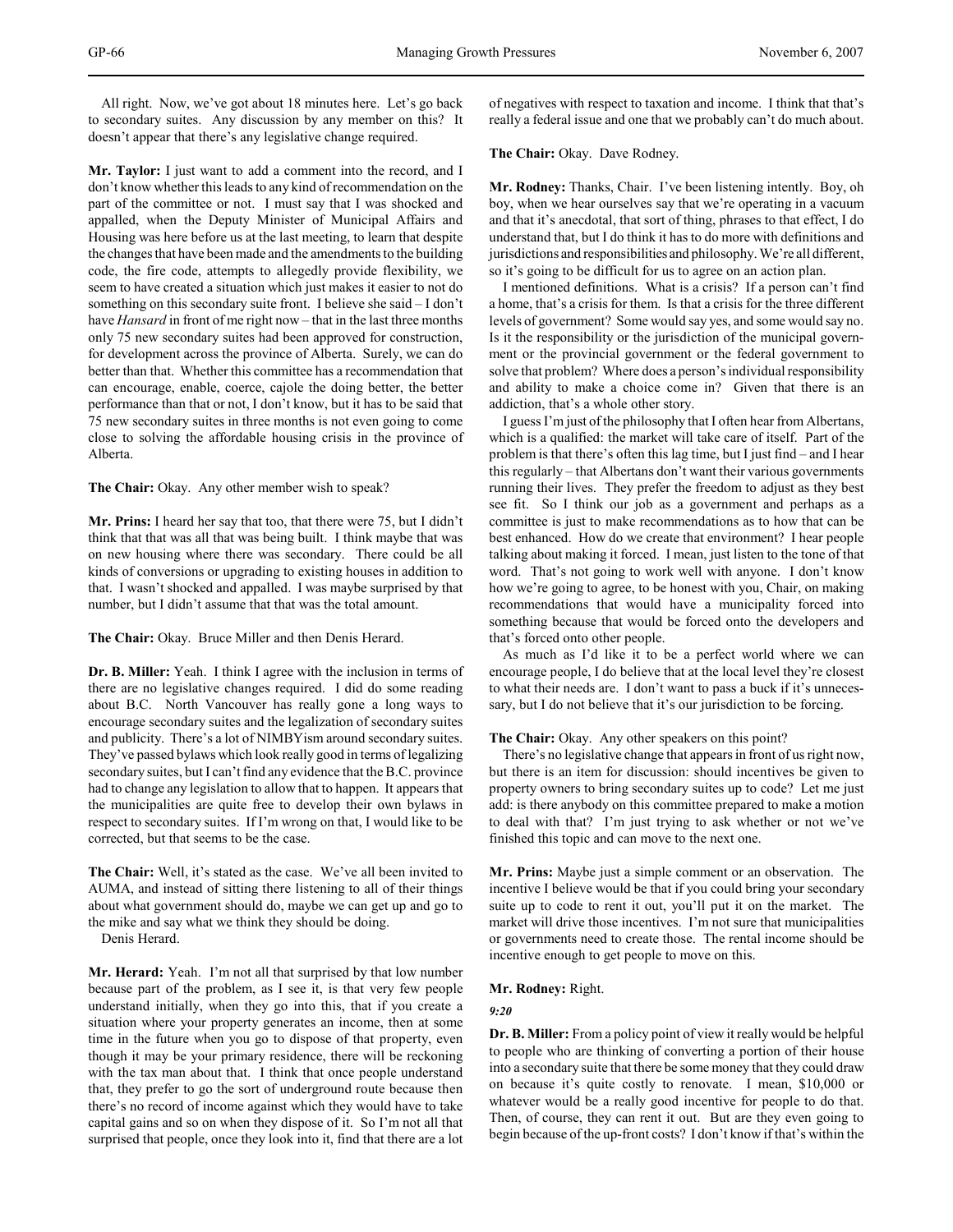mandate of our committee to suggest something like that or not, but I think that's a good policy for a government bring in.

**Mr. Prins:** Can I respond to that?

**The Chair:** Yes.

**Mr. Prins:** You know, I think it would be wonderful if you could give somebody \$10,000 to upgrade or to bring their secondary suite up to code, but then there would have to be conditions attached that you're not just going to do a reno on your house and get \$10,000 for that. There are all kinds of other implications that come along with that.

I think there could be a tax break or something like that, but I still think that the market itself would be the best way to regulate these things.

**The Chair:** Well, it is outside of where we thought we were going to go unless there's some compelling need for you to make a motion to do it.

**Dr. B. Miller:** No, I'm not going to make a motion. It was something that the Affordable Housing Task Force was concerned about. We proposed a homeowner benefit program, that the government refused to accept, and that was sort of along the same lines, you know, of helping people, young families, get into the market. That's what I'm suggesting.

**The Chair:** So the task force has then dealt with it.

**Dr. B. Miller:** Well, we didn't actually recommend anything on secondary suites in this respect, but it is part of our own Liberal caucus policy.

**Mr. Herard:** Mr. Chairman, I think that for the record, though, we ought to dispose of these items. While we're talking about that, there probably ought to be a motion with respect to delaying the discussion on the one that Mr. Martin raised before he left.

**The Chair:** Just on that point, if I can. Clearly, we're not going to get through all of these by the end of this meeting, so I think it'll be a natural situation that at the next meeting one of the early items on the agenda is going to be to finish off the focus issues.

Okay. We need a motion so that we can deal with this.

**Mr. Herard:** That in the opinion of the committee there's no further action required on this particular item.

**The Chair:** That's your motion? Okay. Any discussion on the motion?

**Mr. Taylor:** Which particular item?

**The Chair:** We're on: should incentives be given to property owners to bring secondary suites up to code?

**Mr. Taylor:** So we've broken that off separately from the other part of secondary suites? Okay.

**Mr. Herard:** I thought I was making a motion on the entire proposal.

**Mr. Doerksen:** Mr. Chair, I don't think we need a motion on this

one. It's a question that was posed to us. Rather, I would say that if we were going to take some action, we would make a motion. I don't think we need to have a motion not to do something.

### **The Chair:** Okay.

All right. On to 1.3, Density Bonuses. We have five minutes, and I'm looking for speakers. George Rogers.

**Mr. Rogers:** Thank you, Mr. Chairman. Again, it references in the material here that the "authority appears to exist in the existing legislation." I would suggest that it does. The process when a developer proposes some new development in a community tends to be fairly extensive. The proponent sits down with the planning department of the community and goes through all of the rationale for what they want to do, what they think the community should look like. The municipality has either some specific requirements or a range of requirements. The process is subject to negotiation, which would include density bonuses. A lot of times it's trade-offs. The developer is allowed to increase a density, but then he may have to widen a road or contribute to the widening of that road or contribute to other services that might be required to service a higher density, and so on. Again, I think that this certainly is a wise course of action, but it's a course of action that currently exists and is used quite extensively in the process of developments throughout the province.

**Mr. Taylor:** I have to concur with George on this one. Had we made what I feel, of course, would have been the right decision, which is to move ahead specifically with inclusionary zoning, then I think it would be necessary that we include density bonusing in the legislation as well because I think the two have to go hand in hand. I hear lots of concerns from municipal levels of government about the need for inclusionary zoning and a belief that they don't have the proper authority to enter into voluntary agreements that will hold up in court. I don't hear very many complaints at all or concerns about the way density bonusing is working right now. So I think that if we've decided that we're not going to recommend inclusionary zoning as something compulsory in one way or another, we don't need to do it on density bonusing either.

**The Chair:** Any other comments?

Hearing none, 1.4, property taxes. Three minutes.

**Mr. Doerksen:** Well, Mr. Chair, if I might again ask our researchers to do a little more work on this, it would be helpful to me. Specifically, I'll reference again Monarch Place, and then get to my point. The issue for the owners of that facility, their point, is that the city had promised that they would not have to pay property tax on that suite, and then it turned out that they had to. So that was their argument as to why they had to do the conversion. I'm not clear whether, in fact, the municipality had the authority to waive taxes or not on affordable housing. I had heard that, in fact, they did have the ability to do that, but again it's not clear from the research paper that is there whether that authority exists.

The same thing would also pertain, probably, to the student housing that has a similar kind of issue. Where does the municipality have the right to waive taxes and where don't they, and what are the grants in lieu of taxes supposed to accomplish?

**Ms Dean:** If I may just offer a preliminary comment. It is my understanding that the MGA would allow for municipalities to defer those taxes, but we'll undertake to do some research and provide that to you in advance of the next meeting.